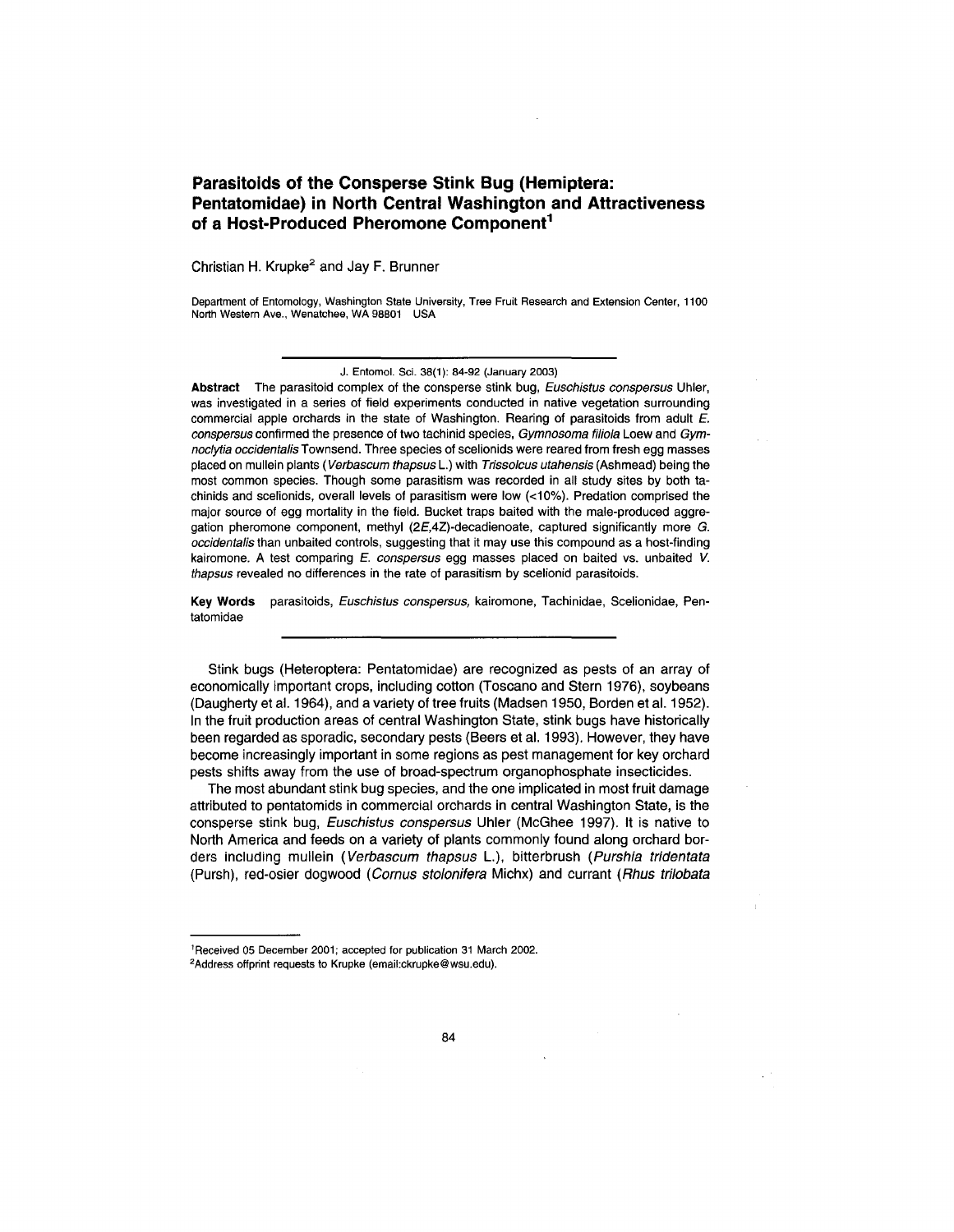Nutt.) (McGhee 1997). One of the shortcomings in management of the consperse stink bug is the dearth of information on its ecology in its natural habitat.

This study contributes information on an aspect of this ecology by identifying the parasitoid complex associated with it in areas adjacent to commercial apple orchards. Similarly, we examine the attractiveness of a host-produced volatile pheromone component (Aldrich et al. 1991, Krupke and Brunner 2001) to the parasitoids in question. Identification of the complex of natural enemies affecting stink bug populations is a necessary first step in assessing the impact of these natural enemies on stink bug populations and planning appropriate management programs that target the pest, while preserving natural enemy populations.

## **Materials and Methods**

**Stink bug collection and colony rearing.** All experiments were conducted along orchard borders from May through September 1999 and April through September 2000 in Chelan and Douglas counties, WA. Euschistus conspersus adults were collected by hand, and were transferred to a greenhouse where a colony was maintained within screen cages. Each screen cage consisted of a 2.2 em plastic piping frame measuring  $3 \times 3 \times 4$  m ( $1 \times h \times w$ ) and was covered with nylon organdy cloth. Inside each cage were 6 to 8 potted mullein plants that served as the basic nutrient source and oviposition substrate. The mullein food source was supplemented with raw, shelled, organic peanuts (Arachis hypogaea L.) and raw, shelled, organic sunflower seeds (Helianthus sp.) (McGhee 1997) that were glued on a piece of cardboard and set on the mullein plants. Insects were allowed to feed, mate and oviposit freely within each cage. Long-day conditions (16:8 h L:D) were maintained in the greenhouse by supplementing natural light with artificial lighting and temperatures were 22 to 27°C with a system of fans and water-cooled air.

**Tachinid rearing and identification.** Adult male and female *E.* conspersus were collected by hand from orchard border vegetation at weekly intervals throughout the spring and summer of 1999 and 2000. Euschistus conspersus were collected at random, i.e., no attempt was made to determine if parasitoid eggs were present on *E.*  conspersus at the time of collection. Euschistus conspersus were held at ambient conditions in the laboratory, ranging from 16 to 22°C in individual 58-mL cups with a 2-cm piece of cut green bean (Phaesolus vulgaris L.) as a nutrient and water source. Euschistus conspersus were checked daily for emergence of parasitoid larvae and beans were replaced at 48 h intervals. Parasitoid larvae were removed from cups and allowed to pupate in 50  $\times$  9 mm Petri dishes (Falcon® brand, Becton Dickinson and Co., Franklin Lakes, NJ) containing slightly moistened sand. Following their emergence flies were killed and mounted on insect pins for identification.

**Scelionid rearing, identification and predation rates.** Mullein plants in colony were examined daily for the presence of *E.* conspersus egg masses. The section of leaf including and immediately surrounding the egg mass was cut out with scissors, and the resulting leaf/egg mass section was attached to a  $5 \times 2$  cm paper tab using a small amount of Elmer's white glue (Elmer's Products Inc., Columbus, OH). No glue was applied to the surface of the leaf in the vicinity of the egg mass. This method allowed for a natural oviposition substrate, minimal disturbance of the egg mass, and preservation of any volatile compounds left by the female, including the egg adhesive. The paper tabs with freshly laid egg masses were individually numbered and attached, using a stapler, to the undersides of mullein leaves of plants on orchard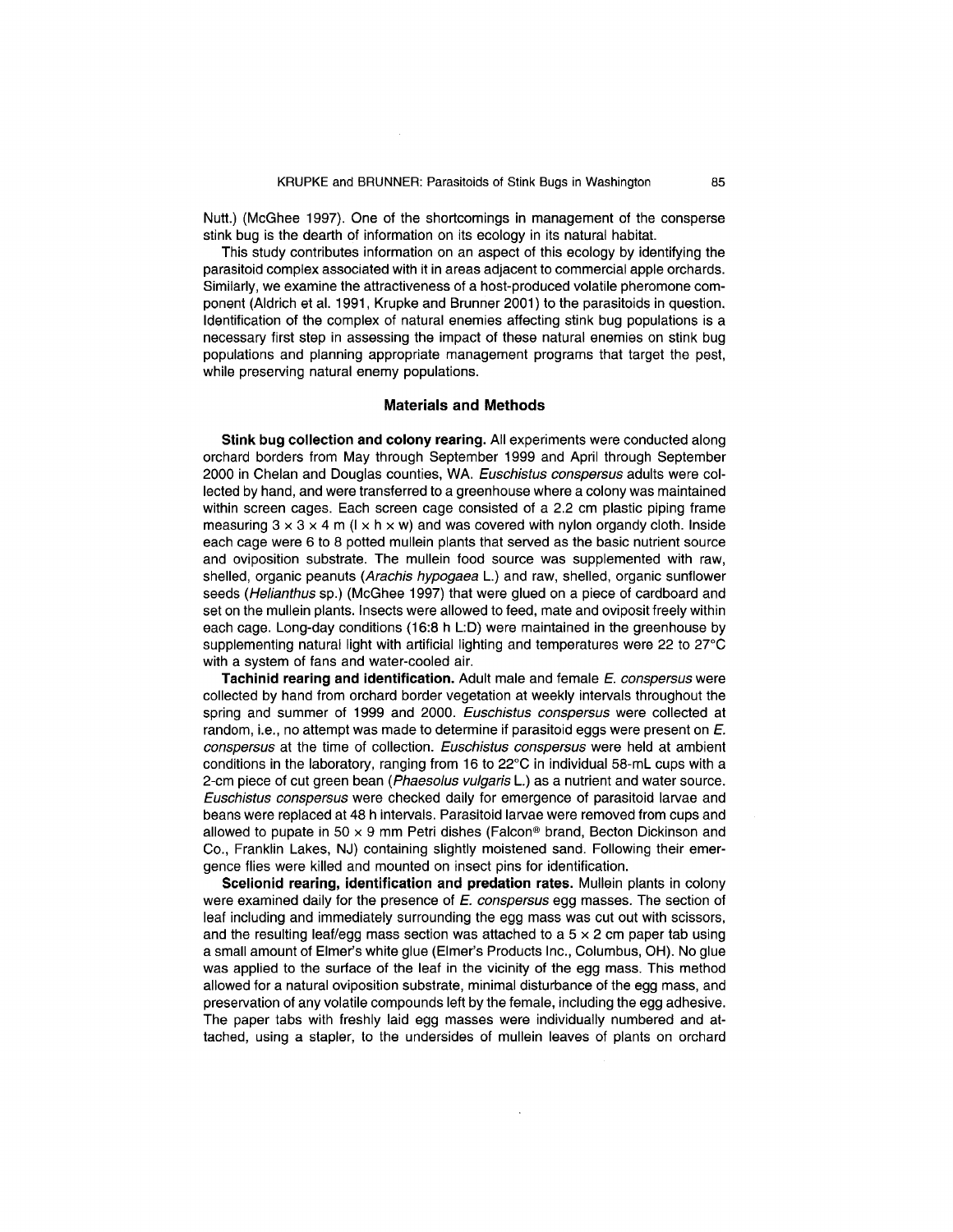86 J. Entomol. Sci. Vol. 38, No. 1 (2003)

borders, a preferred oviposition site of the bugs (McGhee 1997). A total of 26 sentinel masses were placed in the field each week, with mullein plants flagged and egg masses collected after 7 d. The average development time of eggs in the field at  $21^{\circ}$ C is 12.96 d (McGhee 1997), so the 7-d interval insured that no eggs would hatch before being collected. A total of 208 egg masses were placed in this manner, with a mean  $(\pm$ SE) of 13.6  $\pm$  0.12 eggs per mass. The placement of egg masses was timed to coincide with the natural oviposition period of *E.* conspersus, from 11 May to 6 July, 2000 (McGhee 1997, Krupke and Brunner 2001). Following collection, paper tabs were brought back to the laboratory and egg masses were characterized in the followed manner: Eggs were classified as being found by predators if at least one egg in the mass was partially consumed (Yeargan 1979). The percentage of eggs consumed by predators once found was also recorded. Similarly, the percentage of eggs found by parasites was determined by parasitism of at least one egg in the mass, and the percentage of eggs parasitized in each mass was recorded as well. Eggs were classified as normal if they continued to develop normally until hatch of stink bug nymphs. In some cases, parasitized masses, noted because they turned black prior to parasitoid emergence, were not immediately distinguishable from normally developing ones. In these cases, egg masses were held in  $50 \times 9$  mm Petri dishes at 21 $^{\circ}$ C until a clear diagnosis could be made. Missing egg masses that could not be associated with any kind of predation were not included in estimates of natural enemy activity.

**Parasitoid response to host-produced pheromone.** Response of tachinid flies to host-produced pheromone was tested using bucket traps (Unitrap, Pherotech Inc., Delta, BC) baited with a component of E. conspersus male-produced aggregation pheromone (Aldrich et al. 1991), methyl (2E,4Z)-decadienoate (Bedoukian Research Inc. Danbury, CT) or left unbaited (no pheromone) from 18 May to 10 August 2000. Pheromone was released from hollow polyethylene caps (Kimble Glass Co., Part No. 60975D-3) containing 0.2 ml of undiluted pheromone. Lures were replaced at 2-wk intervals throughout the trapping period. Traps were rotated after each lure change. All traps were affixed to PVC stakes inserted into the ground in native vegetation bordering commercial apple orchards so that the bottom edge of the traps hung at a final height of 0.6 to 1.0 m above ground level, the approximate mean height of the dominant vegetation in the area. Each trap contained a 2 em square "kill strip" (Hercon Vaportape, DDVP toxicant strip, Great Lakes IPM) to kill captured insects. Traps were emptied of all accumulated insects at weekly intervals and taken to the laboratory for sorting. Numbers of stink bugs and/or tachinid flies captured were recorded, and tachinid flies were preserved for later identification. Any bucket traps that captured stink bugs were not included in the analysis of tachinid response to pheromone, removing the possibility of bug-produced volatiles attracting flies.

**Scelionid response to host-produced pheromone.** Methods of egg collection and placement used in this experiment were identical to those in the scelionid rearing and identification section above, with the exception that plants were baited with a polyethylene lure containing methyl (2E,4Z)-decadienoate. Baited plants were paired with unbaited controls and lures were rotated at 2-wk intervals from 11 May through 6 July 2000. Paired baited and unbaited plants were placed a minimum of 50 m apart. Each pair of baited plants was located on a different orchard border. A total of 25 pairs of plants were used in the study. Eggs were collected and replaced at weekly intervals throughout the stink bug oviposition period and evaluated for parasitism.

**Statistical analyses.** Analysis of variance and a least significant difference (LSD)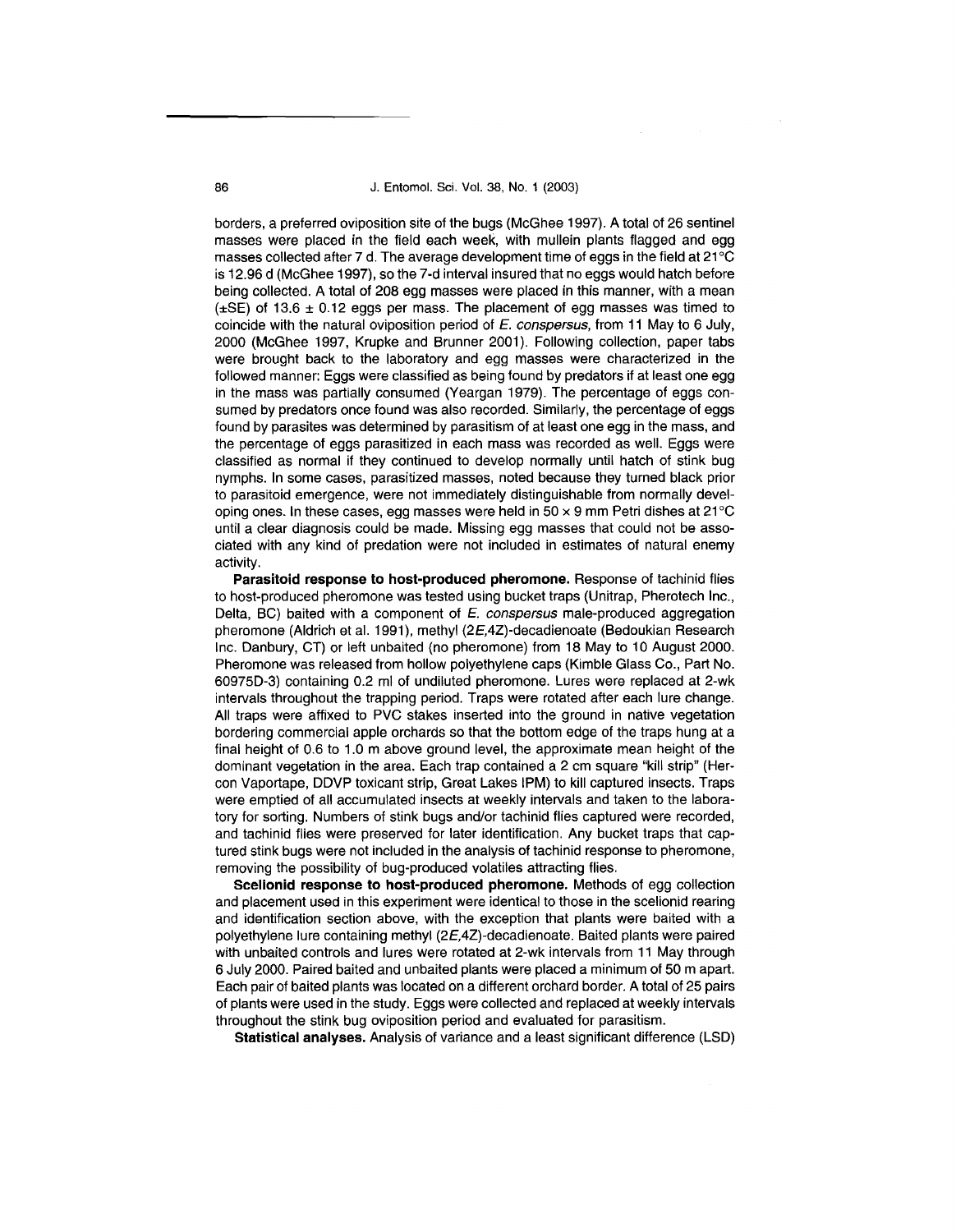means separation test were used to test the hypothesis that pheromone-baited bucket traps captured more tachinids than unbaited traps (Zar 1999). The same analysis was used to determine whether the addition of pheromone to host plants increased parasitism rates of  $E$ . conspersus eggs.

## **Results**

Parasitoid identification. Two tachinid species, Gymnoclytia occidentalis Townsend and Gymnosoma filiola Loew, were reared from field-collected E. conspersus (Table 1). Gymnoclytia occidentalis accounted for 70% of all parasitoids reared.

Four parasitoid species were identified from E. conspersus egg masses (Table 1). Of the parasitoids collected, one was considered a hyperparasitoid, Ooencyrtus sp., and the species could not readily be determined. Ooencyrtus sp. was collected in only one instance (i.e., one egg mass). Of the other three primary parasitoid species, Trissolcus utahensis (Ashmead) was most common accounting for 72% of all parasitoids (Table 1) and appears to be the key species attacking  $E$ . conspersus egg masses at the locations sampled.

**Parasitism/predation rates.** Overall parasitism rates recorded for tachinids were very low. Less than 2% of all E. conspersus collected ( $n = 1197$ ) yielded a tachinid parasitoid. Of the 208 egg masses (2819 eggs) placed in the field, 22.8% of the egg masses were missing, i.e., lost without evidence of the cause of their demise. Scelionid parasitism rates peaked near 18% on 29 June, late in the oviposition period of E. conspersus. The scelionid parasitoids typically attacked the entire egg mass with the exception of cases where some of the eggs had been consumed by predators. Predation was the major source of egg mortality in the field. Predators attacked nearly 40% of the egg masses placed in the field and consumed an average of 47.7% of those eggs (Table 2). Degree-days above the 12°C lower developmental threshold for E. conspersus (McGhee 1997, Cullen and Zalom 2000) were calculated (Baskerville and Emin 1969) for 1999 and 2000 using maximum and minimum temperatures from the region. Accumulated degree-days for both years were similar and found to be within 5% of the 30-yr average temperatures for the region. Therefore, differences in

|                                   | # Total hosts<br>examined | # Parasitoids<br>reared |  |
|-----------------------------------|---------------------------|-------------------------|--|
| Gymnosoma filiola Loew            | 1197 adults               | 6                       |  |
| Gymnoclytia occidentalis Townsend | 1197 adults               | 14                      |  |
| Trissolcus utahensis (Ashmead)    | 2819 eggs                 | 76                      |  |
| Trissolcus euschisti Ashmead      | 2819 eggs                 | 13                      |  |
| Telenomus podisi                  | 2819 eggs                 | 16                      |  |
| Ooencyrtus sp.                    | 2819 eggs                 | 13                      |  |

# **Table 1. Tachinid flies emerging from E. conspersus adults collected in orchards and parasitic Hymenoptera reared from E. conspersus eggs placed in orchards**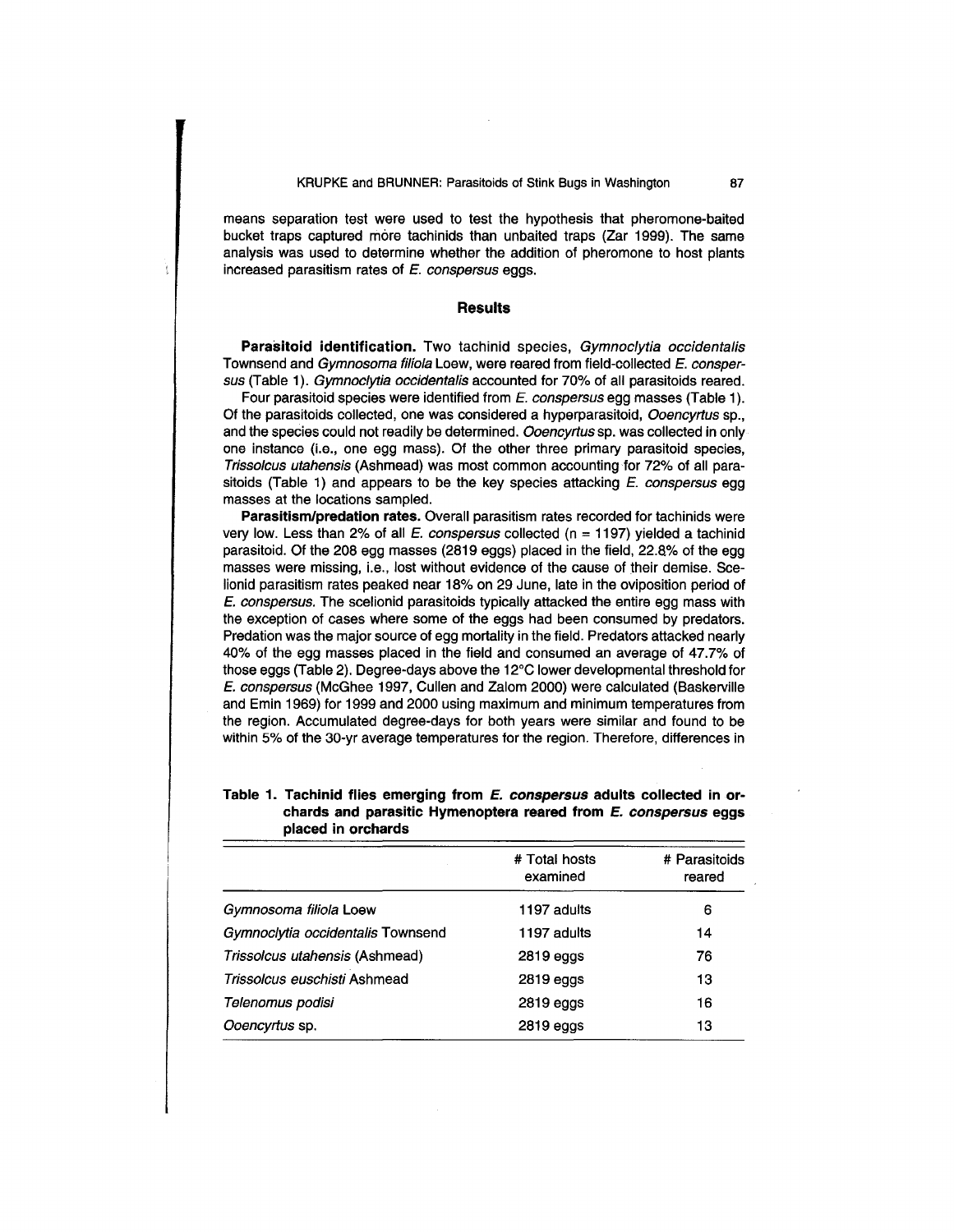#### 88 J. Entomol. Sci. Vol. 38, No. 1 (2003)

| aanping vale     |                       |                                |                            |                                |                             |  |
|------------------|-----------------------|--------------------------------|----------------------------|--------------------------------|-----------------------------|--|
| Sampling<br>date | % Masses<br>recovered | % Masses found<br>by predators | % Eggs eaten<br>once found | % Eggs found<br>by parasitoids | % Parasitized<br>once found |  |
| 18 May           | 91.6                  | 20.8                           | 18.0                       | 0 <sub>0</sub>                 |                             |  |
| 25 May           | 76.9                  | 65.0                           | 62.7                       | 5.0                            | 100                         |  |
| 1 June           | 73.0                  | 42.1                           | 67.2                       | 0.0                            |                             |  |
| 8 June           | 76.9                  | 25.0                           | 31.3                       | 10.0                           | 100                         |  |
| 15 June          | 91.6                  | 37.5                           | 39.1                       | 8.3                            | 96.1                        |  |
| 22 June          | 76.9                  | 60.0                           | 42.5                       | 10.0                           | 92.3                        |  |
| 29 June          | 65.3                  | 23.5                           | 31.0                       | 17.6                           | 53.3                        |  |
| 6 July           | 65.3                  | 29.4                           | 69.1                       | 0.0                            |                             |  |
| <b>MEAN(SE)</b>  | 77.2(3.6)             | 37.9(5.9)                      | 47.6 (5.7)                 | 6.4(2.2)                       | 88.3 (8.9)                  |  |

**Table 2. Parasitism and predation of E. conspersus egg masses placed in the field in from 11 May to 6 July, 2000. Initial egg masses= 26 at each sampling date** 

weather between the two years would not be expected to have influenced rates of predation of parasitism of *E.* conspersus.

**Parasitoid response to pheromone.** Significantly more G. occidentalis were captured in pheromone-baited bucket traps (57 flies) than unbaited traps (3 flies) ( $F =$ 17.47; df = 1, 274;  $P = 0.0001$ ). The other species of tachinid fly captured, G. filiola, exhibited no preference for pheromone-baited (3 flies captured) vs. unbaited traps (3 flies captured) ( $F = 0.2$ ; df = 1, 274;  $P = 0.65$ ). When *E. conspersus* were found in traps with tachinids the bugs typically had multiple tachinid eggs attached to their dorsum.

The addition of methyl (2E,4Z)-decadienoate to host plants did not significantly alter parasitism rates of the scelionid parasitoids found in this study. Parasitism rates were similar on pheromone-baited (7.1%  $\pm$  1.8%) and unbaited plants (3.3%  $\pm$  1.9%)  $(F = 1.22; df = 1, 159; P = 0.27).$ 

#### **Discussion**

This study is the first to attempt to identify parasitoids of *E.* conspersus in areas adjacent to orchards in North Central Washington and demonstrates the presence of two species of tachinid parasitoid and three species of scelionid egg parasitoid. There is very little literature documenting the tachinid parasitoids of *E.* conspersus. Arnaud (1978) listed both G. filiola and G. occidentalis as parasitoids of Euschistus spp., including Euschistus variolarius (Palisot de Veauvois), a species present in North Central Washington albeit in far lower densities than *E.* conspersus (Krupke and Brunner, unpubl. data). The dominant egg parasitoid detected in our study, *T.* utahensis, had previously been reported as a key egg parasitoid of *E.* conspersus (Zalom 1992, Weber et al. 1996) in California and of two other stink bug species commonly found in our area, Chlorochroa sayi Stal and C. ligata (Say) (Jubb and Watson 1971, Johnson 1985). It is important to note here that this listing of parasitoids may not be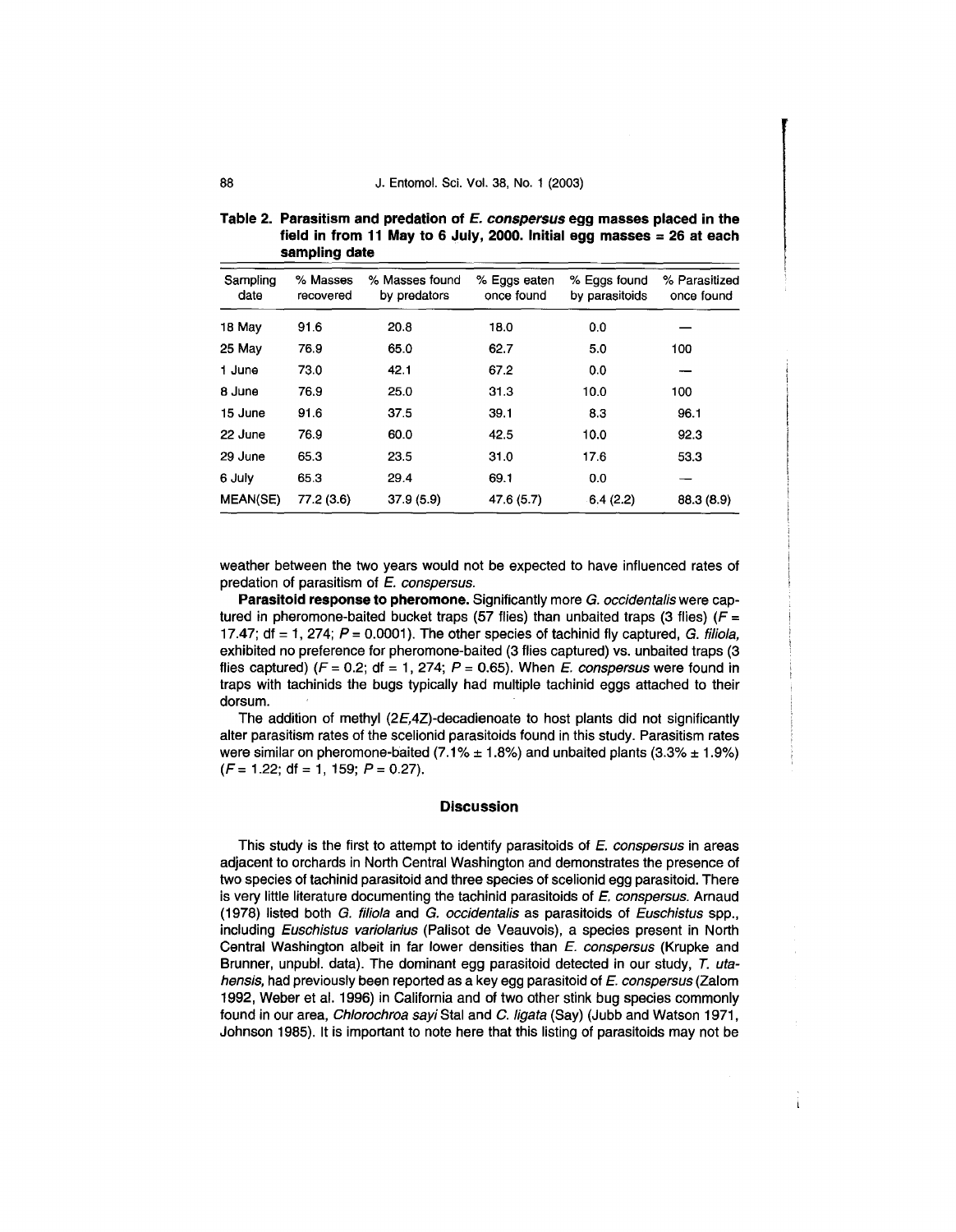exhaustive. For example, no nymphs were included in the study. Although the tachinid parasitoids described here have been observed ovipositing on nymphal *E. con*spersus, we have never reared a parasitoid from nymphs (Krupke, unpubl. data), and thus collected only adults for our parasitoid rearing. However, it is possible that a detailed examination of nymphal stages may reveal other important parasitoid species or guilds.

Although parasitism rates were relatively low for both tachinids and scelionids, the study area was in most cases within 10 m of commercial apple orchard borders and was, thus, under the influence of the insecticide program targeting orchard pests. The negative impact of agricultural pesticides on biological control agents is welldocumented (Croft and Brown 1975, Croft 1990) and it is likely that pesticides affected the levels of parasitism reported in this study. Future studies should compare parasitoid activity in undisturbed habitats with those adjacent to commercial orchards. The data presented by other researchers do suggest that T. utahensis may have the potential to become a key parasitoid of *E.* conspersus (Zalom 1992, Weber et al. 1996). Te/enomus podisi Ashmead has been reported as a parasitoid of *E.* conspersus (McGhee 1997) and *E.* variolarius (Yeargan 1979), and Trissolcus euschisti (Ashmead) has been reared from *E.* conspersus eggs in soybeans (Yeargan 1979).

A major source of stink bug egg mortality in our study was predation. Although no formal experiments were conducted to identify the predatory species responsible for egg mortality, in several instances ants, earwigs, nabids, and even adult *E.* conspersus were observed feeding on egg masses in the field. Predation levels were consistently high throughout the study, although there was no evidence of dominance by a single predator type. It is not surprising that we found generalist predators of *E.*  conspersus eggs. In a similar study, Yeargan (1979) pointed out that predators likely destroyed both parasitized and unparasitized egg masses. Predators have been shown to be the major source of egg mortality in  $N$ . viridula populations in Hawaii (Jones 1995), and the identification of specific predatory species would be valuable information in the study of the ecology of *E.* conspersus. Egg masses that were missing after one week in the field may also have been removed by predators such as ants, that could be capable of manipulating the egg masses to remove them from their mullein leaf substrate.

The attraction of the tachinid parasitoid, Gymnoclytia occidentalis, to bucket traps baited with methyl (2E,4Z)-decadienoate indicates that the flies may use this compound as a host-finding kairomone. This attraction has been documented previously in two other tachinid parasitoids of Euschistus spp. in the eastern United States, Gymnosoma occidua (Walker) and Euthera spp. (Aldrich et al. 1991), as well as in a tachinid parasitoid of the southern green stink bug, Nezara viridula (L.), Trichopoda pennipes (F.) (Mitchell and Mau 1972). Gymnosoma filiola does not appear to use the aggregation pheromone component examined in this study to locate hosts. However, this result is based upon a relatively small number of G. filiola captured in bucket traps.

The attraction of G. occidentalis to traps baited with the stink bug aggregation pheromone and the fact that *E.* conspersus adults in traps were covered with tachinid eggs suggests a strategy to enhance *E.* conspersus parasitism in the field. We have previously shown that baiting native plants will aggregate *E.* conspersus in higher than normal numbers on mullein (Krupke and Brunner 2001). It may be possible to increase parasitism of *E.* conspersus by G. occidentalis by baiting mullein plants in a region, thus reducing densities of *E.* conspersus without the reliance on pesticides.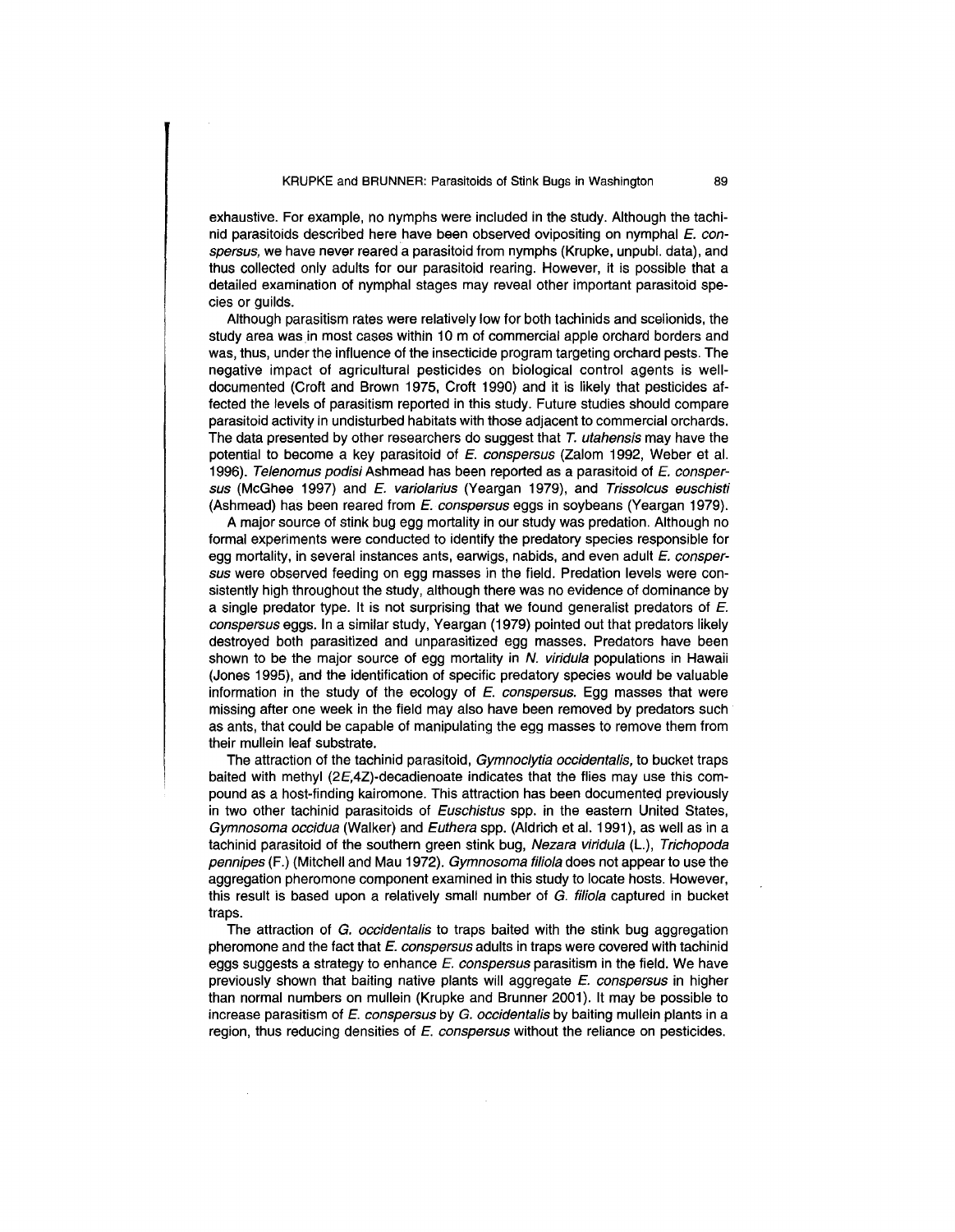## 90 J. Entomol. Sci. Vol. 38, No. 1 (2003)

The use of host-produced volatiles by scelionid egg parasitoids has been previously reported for T. basalis, a parasitoid of N. viridula (Colazza et al. 1999). However, this study was confined to laboratory conditions using Y-tube olfactometers and experimental arenas. Our experiments attempted to quantify attraction to hostproduced compounds using a field assay of pheromone-baited plants. Although there were no significant differences noted in egg parasitism between methyl (2£,4Z) decadienoate baited and unbaited host plants, this result may not necessarily indicate that scelionids do not use this compound as a host-finding kairomone. The presence of the pheromone component on the baited plants has been shown to aggregate significant numbers of reproductively active  $E$ . conspersus (Krupke and Brunner 2001). This may have led to a larger number of mated females and egg masses being present on the baited plants-leading to inequalities in the numbers of egg masses that female parasitoids had to choose from. To test the hypothesis that these egg parasitoids use the male-produced compound as a host-finding kairomone, stink bugs would need to be excluded from both the baited and unbaited plants for the duration of the experiment and sentinel egg masses used to assess parasitism. What can be concluded from our experiments is that the response (i.e., attraction) of scelionids to baited plants was at least proportional to the increased recruitment of  $E$ . conspersus in the field.

Tachinid and scelionid parasitoids egg predators have a slight impact on populations of E. conspersus in areas immediately adjacent to commercial Washington orchards that are under conventional management regimes. In a study of rates of parasitism by T. basalis (Wollaston), a parasitoid of N. viridula, parasitism was shown to be significantly higher in the vegetation outside macadamia orchards than within the orchard canopy (Jones 1995). While similar comparisons of parasitism inside and outside the orchard were not made in our study it seems reasonable that the best hope for a biologically-based management program of E, conspersus lies far from the orchard/border interface in native host plants where the potential negative influence of pesticides on natural enemies is eliminated. The mere presence of biological control agents in areas bordering commercial orchards in Washington is encouraging from a management perspective. The current pest management trend in Washington apple orchards is a move toward alternate technologies such as mating disruption and selective insecticides and away from conventional controls, such as organophosphate insecticides (Brunner et al. 1996, Gut et al. 1996, Calkins 1998). This change may allow natural enemies of stink bugs to play an increased role in reducing bug populations in and around commercial orchards.

#### **Acknowledgments**

We thank Norm Woodley (Systematic Entomology Laboratory, USDA-Beltsville) for identification of tachinids, Lubo Masner (ret.) (Agriculture Canada) for identification of egg parasitoids, Richard Zack (Curator of the James Entomological Collection at Washington State University) for confirming stink bug identifications, Beth Armbrust and Health Ohler for technical assistance, Rick Kamphaus, Jim Walker and David Smith for use of their orchards for field experiments, and Michael Doerr and Vince Jones, (WSU-TFREC), for comments on earlier versions of the manuscript. We also thank two anonymous reviewers for their careful and thorough review of the manuscript. Partial funding for this project was provided by the Washington Tree Fruit Research Commission and USDA-CSREES grant from the Initiative for Future Agriculture and Food Systems program (00-52103-9657).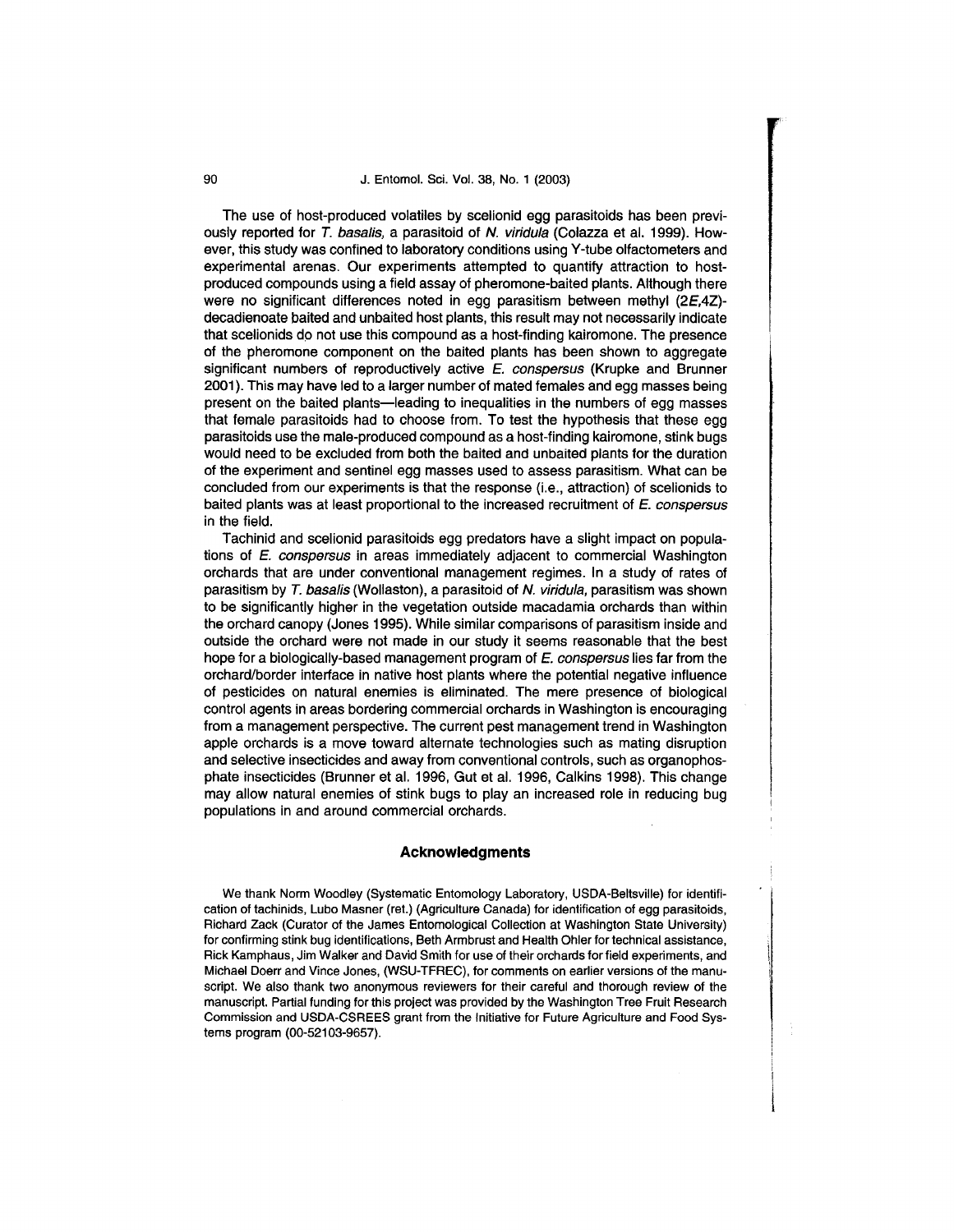#### **References Cited**

- **Aldrich, J. R., M. P. Hoffmann, J. P. Kochansky, W. R. Lusby, J. E. Eger and J. A. Payne. 1991.** Identification and attractiveness of a major pheromone component for nearctic Euschistus spp. stink bugs (Heteroptera: Pentatomidae). Environ. Entomol. 20: 477-483.
- **Arnaud, P. H. 1978.** A host-parasite catalog of North American Tachinidae (Diptera). USDA Misc. Pub. No. 1319.
- **Baskerville, G. L. and P. Emln. 1969.** Rapid estimation of heat accumulation from maximum and minimum temperatures. Ecology 50: 514-517.
- **Beers, E. H., J. F. Brunner, M. J. Willett and G. Warner. 1993.** Orchard pest management-A resource book for the Pacific Northwest. Good Fruit Grower, Yakima, WA. 276 pp.
- **Borden, A. D., H. F. Madsen and A. H. Retan. 1952.** A stink bug, Euschistus conspersus, destructive to deciduous fruits in California. J. Econ. Entomol. 45: 254-257.
- **Brunner, J. F., B. Hendricks and K. Denton. 1996.** Areawide codling moth pilot project Howard Flat, summary 1995, Pp. 243-246. In Proceedings, 91st Annual Meeting of the Washington State Hortic. Assoc., 4-6 December 1995, Wenatchee.
- **Calkins, C. 0. 1998.** Review of the codling moth areawide suppression program in the western United States. J. Agric. Entomol. 15: 327-333.
- **Colazza, S., G. Salerno and E. Wajnberg. 1999.** Volatile and contact chemicals released by Nezara viridula (Heteroptera: Pentatomidae) have a kairomonal effect on the egg parasitoid Trissolcus basalis (Hymenoptera: Scelionidae). Bioi. Cont. 16: 310·317.
- **Croft, B. A. 1990.** Arthropod biological control agents and pesticides. John Wiley and Sons, New York.
- **Croft, B. A. and A. W. A. Brown. 1975.** Response of arthropod natural enemies to insecticides. Ann. Rev. Entomol. 20: 285-335.
- **Cullen, E. M. and F. G. Zalom. 2000.** Phenology-based field monitoring for consperse stink bug (Hemiptera: Pentatomidae) in processing tomatoes. Environ. Entomol. 29: 560-567.
- **Daugherty, D. M., M. H. Nevstady, D. W. Gehrke, L. E. Cavanah, L. F. Williams and D. E. Green. 1964.** An evaluation of damage to soybeans by brown and green stink bugs. J. Econ. Entomol. 57: 719-722.
- **Gut, L. J., J. F. Brunner, G. Thayer and J. J. Brown.1996.** SARE Project production of apples without the input of broad-spectrum insecticides, Pp. 239-241. In Proceedings, 91st Annual Meeting of the Washington State Hortic. Assoc., 4-6 December 1995, Wenatchee.
- **Johnson, N. F. 1985.** Systematics of New World Trissolcus (Hymenoptera: Scelionidae): species related to *T.* basalis. Can. Entomol. 117: 431-445.
- **Jones, V. P. 1995.** Reassessment of the role of predators and Trissolcus basalis in biological control of southern green stink bug (Hemiptera: Pentatomidae) in Hawaii. Bioi. Cont. 5: 566-572.
- **Jubb, G. L. and T. F. Watson. 1971.** Parasitization capabilities of the pentatomid egg parasite Telenomus utahensis (Hymenoptera: Scelionidae). Ann. Ent. Soc. Amer. 64: 452-456.
- **Krupke, C. H. and J. F. Brunner. 2001.** Field attraction of consperse stink bug Euschistus conspersus (Hemiptera: Pentatomidae) to synthetic pheromone-baited host plants. J. Econ. Entomol. 94: 1500-1505.
- **Madsen, H. F. 1950.** Stink bug on pear. Western Fruit Grower. 4: 16.
- **McGhee, P. S. 1997.** Biology, ecology and monitoring of the Pentatomidae (Heteroptera) species complex associated with tree fruit production in Washington. M.Sc. thesis, Washington State University, Pullman, 70 pp.
- **Mitchell, W. C. and R. F. L. Mau. 1972.** Response of the female southern green stink bug and its parasite, Trichopoda pennipes, to male stink bug pheromones. J. Econ. Entomol. 64: 856-859.